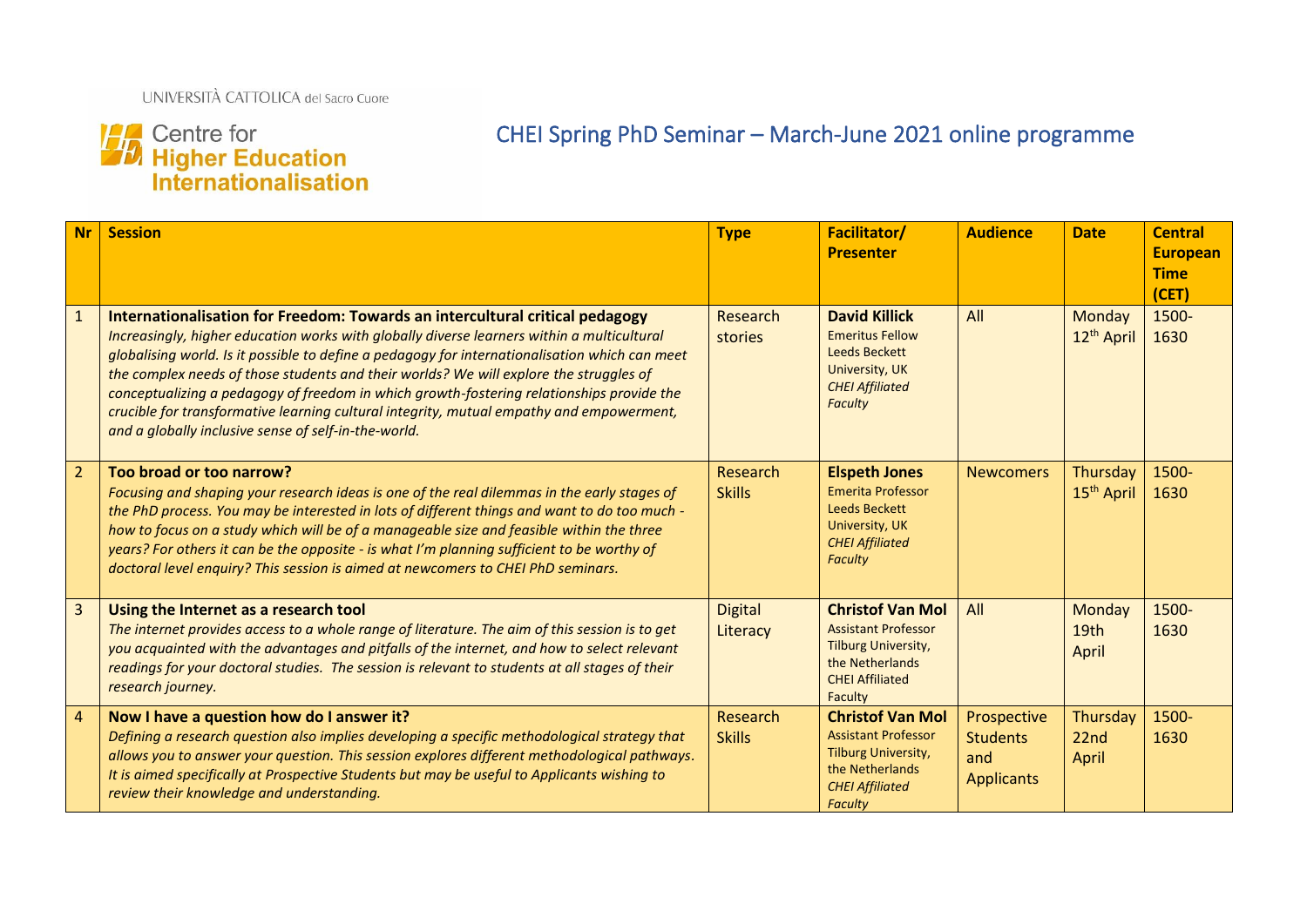| 5              | <b>Community Colleges and Global Equivalents: Diversifying Internationalisation</b><br><b>Opportunities</b><br>The Community Colleges and Global Equivalents sector, that includes 150 distinct institutions,<br>is overlooked, especially when examining international education. This is due, in part, to the<br>labelling of the sector through a myopic lens that negates their value to higher education and<br>instead targets their deficiencies. Since 1933, internationalization practices have been<br>documented and today is seen as central to the operation of these institutions worldwide. I<br>have been studying Community Colleges and Global Equivalents for over 36 years and will<br>share my story on how I have been combining research and advocacy to highlight the sector<br>and foster academic engagement. | Research<br><b>Stories</b>  | <b>Rosalind Raby</b><br><b>California State</b><br>University, USA<br>Editor in Chief,<br>Journal of<br>International and<br><b>Comparative Higher</b><br>Education<br><b>CHEI Affiliated</b><br><b>Faculty</b>                                                                                                             | All                                         | Monday<br>3rd May           | 1600-<br>1730 |
|----------------|-----------------------------------------------------------------------------------------------------------------------------------------------------------------------------------------------------------------------------------------------------------------------------------------------------------------------------------------------------------------------------------------------------------------------------------------------------------------------------------------------------------------------------------------------------------------------------------------------------------------------------------------------------------------------------------------------------------------------------------------------------------------------------------------------------------------------------------------|-----------------------------|-----------------------------------------------------------------------------------------------------------------------------------------------------------------------------------------------------------------------------------------------------------------------------------------------------------------------------|---------------------------------------------|-----------------------------|---------------|
| 6              | <b>Critical Reading and Writing</b><br>This session is aimed specifically at newcomers and will look at how to develop skills for<br>critical reading and writing. This means being able to make judgements and interpretations<br>about how a text is argued and to express ideas in an academic style. Newcomers will put<br>their learning into practice by writing an essay on their research topic.                                                                                                                                                                                                                                                                                                                                                                                                                                | Academic<br>Literacy        | <b>Fiona Hunter</b><br><b>Higher Education</b><br>Consultant,<br>researcher and<br>trainer<br><b>CHEI Associate</b><br><b>Director</b>                                                                                                                                                                                      | <b>Newcomers</b>                            | Thursday<br>$6th$ May       | 1500-<br>1630 |
| $\overline{7}$ | <b>Solving research dilemmas</b><br>This session is an opportunity for students to present specific challenges - small or large - they<br>are facing in their research. A survey will be sent out in advance to collect information on the<br>issues faced and solutions proposed. Focused conversations will be held where the student(s)<br>discuss their research dilemma with the facilitators and identify solutions together.                                                                                                                                                                                                                                                                                                                                                                                                     | Research<br><b>Skills</b>   | <b>Christof Van Mol</b><br>Tilburg University,<br>the Netherlands<br><b>CHEI Affiliated</b><br><b>Faculty</b><br><b>John Dennis</b><br>Università di Perugia,<br>Italy<br><b>CHEI Affiliated</b><br><b>Faculty</b>                                                                                                          | <b>Applicants</b><br>and<br><b>Students</b> | <b>Monday</b><br>$17th$ May | 1500-<br>1630 |
| 8              | Linking your PhD to your professional goals<br>In this session we will look into two different professional journeys of CHEI graduates, who<br>both share a strategic approach to their decision to undertake a PhD in higher education<br>internationalisation. The session is intended to stimulate self-reflection as to the current<br>status and the shaping of CHEI doctoral students' career goals.                                                                                                                                                                                                                                                                                                                                                                                                                              | Professional<br>Development | <b>Amit Marantz</b><br><b>Head of Academic</b><br>Internationalization,<br><b>Digital Learning</b><br><b>Specialist and English</b><br>Lecturer, Sapir<br>College, Israel<br><b>CHEI alumna</b><br><b>Ravi Ammigan</b><br><b>Associate Deputy</b><br><b>Provost International</b><br>Programmes and<br>Assistant Professor, | All                                         | Thursday<br>20th<br>May     | 1500-<br>1630 |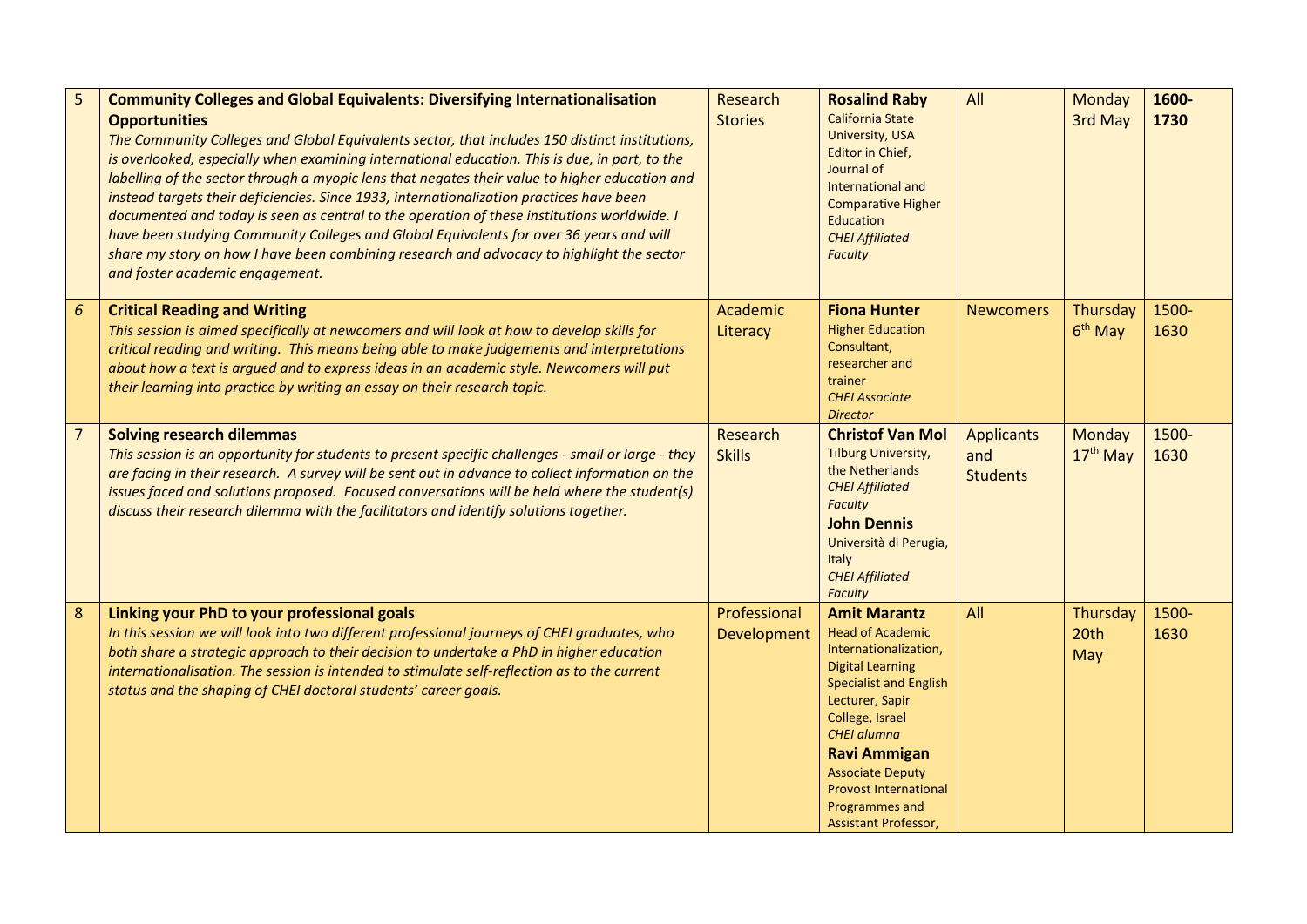|    |                                                                                                                                                                                                                                                                                                                                                                                                                                                                                                                                                                                                                                                                                                                                                                                                                                                                                                                                                                                           |                             | University of<br>Delaware, USA<br><b>CHEI alumnus</b>                                                                                                                                                  |                         |                                              |                                           |
|----|-------------------------------------------------------------------------------------------------------------------------------------------------------------------------------------------------------------------------------------------------------------------------------------------------------------------------------------------------------------------------------------------------------------------------------------------------------------------------------------------------------------------------------------------------------------------------------------------------------------------------------------------------------------------------------------------------------------------------------------------------------------------------------------------------------------------------------------------------------------------------------------------------------------------------------------------------------------------------------------------|-----------------------------|--------------------------------------------------------------------------------------------------------------------------------------------------------------------------------------------------------|-------------------------|----------------------------------------------|-------------------------------------------|
| 9  | Refocusing on people-to-people connections and empathy in the face of COVID-19<br>with increased commercialisation and weaponisation of international education<br>COVID-19 has laid bare how the current model of international education in major destination<br>countries positions international students predominantly as customers of an export industry<br>and how they are treated as political tools by some governments. It is therefore timely to<br>reflect on how we as educators conceptualize the way we view international education and<br>engage and work with international students. The session engages the participants in<br>discussing how international students are treated in different COVID-19 related policy<br>discourses and government responses. It then presents a new frame for conceptualizing the<br>teaching, learning, and engagement for international students, which emphasizes people-to-<br>people empathy and people-to-people connections. | Research<br><b>Stories</b>  | Ly Tran<br>Professor, School<br>of Education<br>Deakin University,<br>Australia<br><b>CHEI Affiliated</b><br><b>Faculty</b>                                                                            | All                     | Monday<br>31 <sup>st</sup> May<br><b>TBC</b> | 1000-<br>1130                             |
| 10 | Identity and inclusivity - what do we know?<br>What does it look like to integrate inclusive program design and pedagogical practices into<br>our work? In this session, we will explore how "unpacking" our own identities can positively<br>contribute to learning outcomes and enhance students' agency for navigating their identities<br>in new contexts.                                                                                                                                                                                                                                                                                                                                                                                                                                                                                                                                                                                                                            | Professional<br>Development | <b>Malaika Serrano</b><br><b>Head Diversity and</b><br><b>Inclusion World</b><br>Strides, USA<br><b>CHEI Student</b>                                                                                   | All                     | Thursday<br>3rd June                         | 1500-<br>1630                             |
| 11 | New trajectories for internationalisation: turning crisis into opportunity<br>The foundations of new models are often set during the darkest days of any crisis, and now is<br>the time to write the future of internationalisation. To seek a return to the status quo ante<br>would be to miss an enormous opportunity but how can we design sustainable models that<br>promote global co-operation? This session will invite students to draw on their practice and<br>research in order to identify new trajectories. It will be offered twice to give everybody the<br>opportunity to participate and contribute their thinking.                                                                                                                                                                                                                                                                                                                                                     | Research<br>stories         | <b>Francisco</b><br><b>Marmolejo</b><br><b>Education Advisor</b><br><b>Qatar Foundation,</b><br>Qatar<br><b>CHEI Academic Board</b><br><b>Fiona Hunter</b><br><b>CHEI Associate</b><br><b>Director</b> | All including<br>alumni | Thursday<br>10 <sup>th</sup> June            | 1000-<br><b>1130 and</b><br>1600-<br>1730 |
| 12 | <b>Preparing for your viva</b><br>This session is reserved for students who have submitted their PhD dissertation and are now<br>preparing for their viva examination.                                                                                                                                                                                                                                                                                                                                                                                                                                                                                                                                                                                                                                                                                                                                                                                                                    | Research<br><b>Skills</b>   | <b>Fiona Hunter</b><br><b>Higher Education</b><br>Consultant,<br>researcher and<br>trainer<br><b>CHEI Associate</b><br><b>Director</b>                                                                 | Graduands               | <b>TBD</b>                                   | <b>TBD</b>                                |